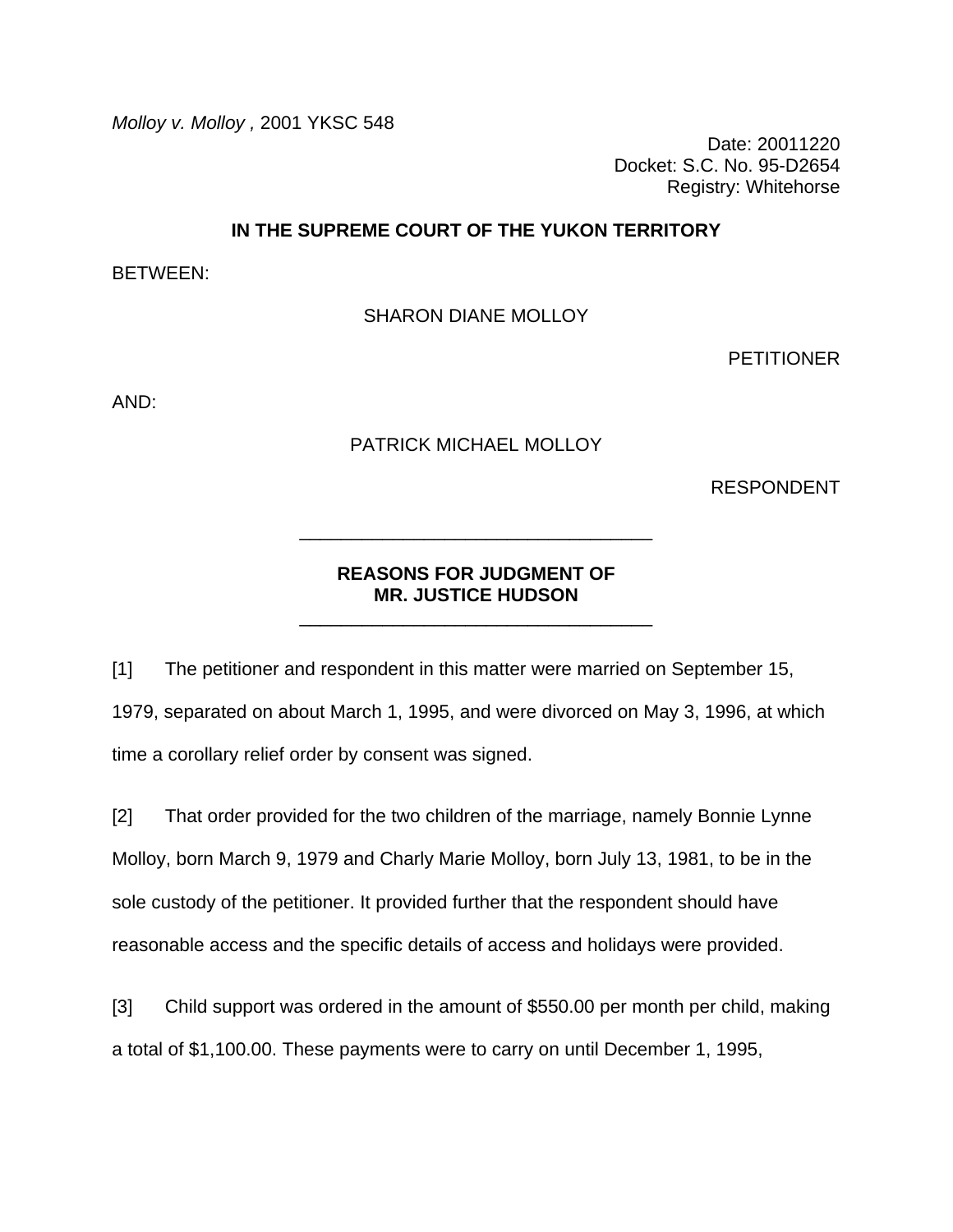following which, starting January 1, 1996, the child support of \$800.00 per month, be payable on the  $1<sup>st</sup>$  and  $15<sup>th</sup>$  of the month.

[4] The child Bonnie became 19 years of age on March 9, 1998 and Charly became 19 years of age on July 13, 2000.

[5] The child Charly completed high school in 1999 and thereafter, in 2001, completed a two-year aviation diploma at Mount Royal College. She has obtained a commercial pilots license. Charly has attempted to gain employment as a pilot or in the aviation industry without success.

[6] Charly asserts that having failed to find employment in the Yukon, she became aware of a possibility of employment in Thompson, Manitoba. She traveled there, but her application was unsuccessful. She went to Winnipeg, Manitoba from Thompson, where she has taken employment as a waitress earning \$6.00 per hour, working 30-40 hours per week. She is also in receipt of gratuities in the approximate amount of \$20.00 per day. Charly has decided that in order to achieve gainful employment that it would be necessary to expand her career possibilities. To that end, she is intending to attend Mount Royal College to pursue a Business Administration Degree, feeling that this would increase the likelihood of employment as a pilot or in the aviation business generally. However, at the present time, she is not attending a university or college or any institution of learning, but is employed as a waitress, as stated above.

[7] In Winnipeg, Charly lives with her boyfriend's parents, who are making the \$304.00 per month payment on her car. There is no information provided as to the nature of the relationship between Charly and her boyfriend and whether or not it is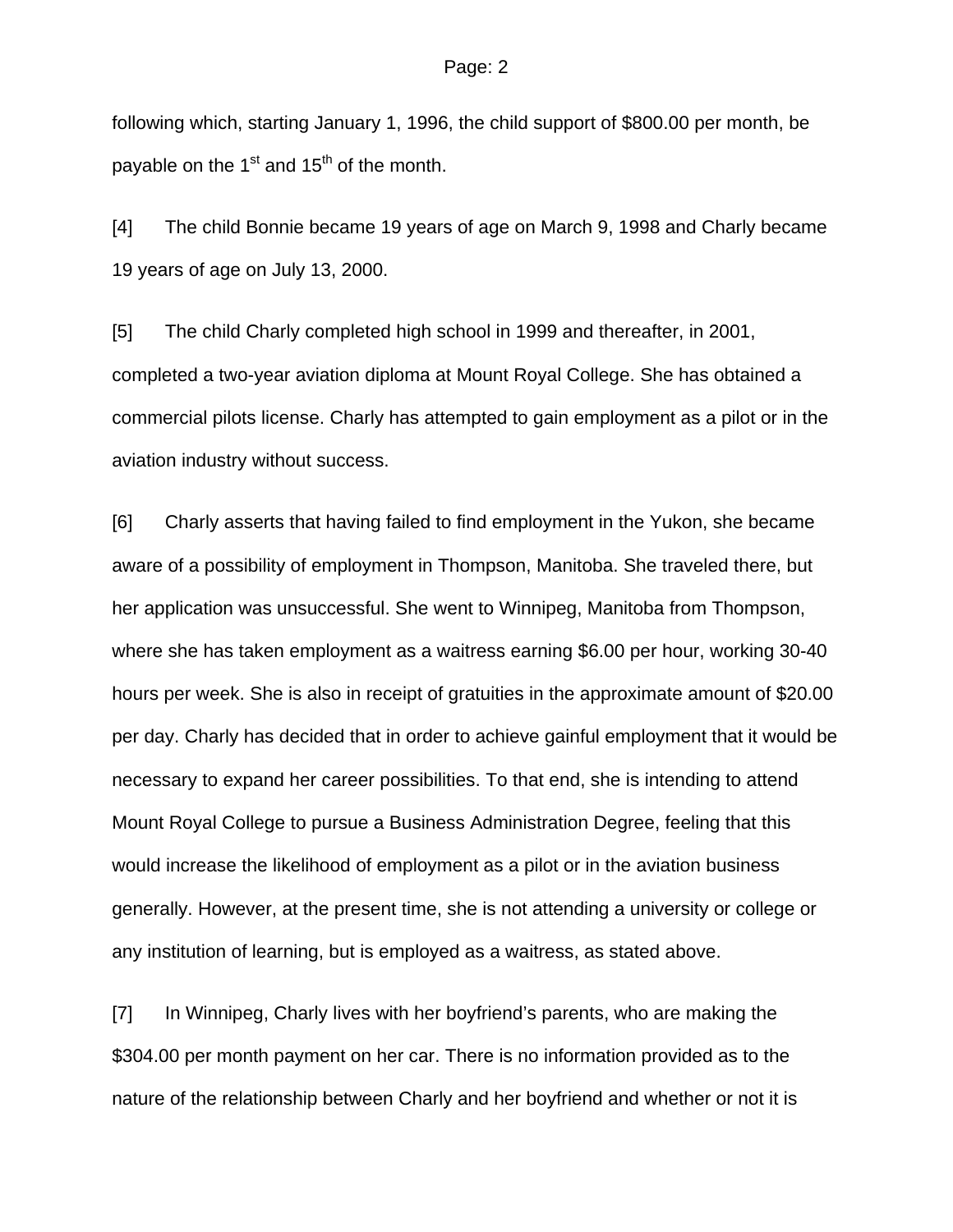regarded by either or both of them as a long-term commitment or whether, in fact,

Charly has become a member of the boyfriend's family in one way or another.

Respondent's counsel did not raise this in his submissions and provided no evidence in that regard.

# **CHARLY'S FINANCES**

[8] While attending school, at Mount Royal College, Charly incurred the following indebtedness:

- a) \$15,000.00 TD Line of Credit;
- b) Student loans totaling \$11,220.00;
- c) Car Loan at a balance of \$10,720.00, upon which payments of \$304.00 per month are required.
- [9] Charly has made an estimate of her anticipated expenses should she attend

Mount Royal College (Affidavit dated October 25, 2001). These include payments on

her indebtedness and are in the approximate amount of \$2,000.00 per month.

16. My current expenses are as follows:

| Rent                                                     | \$260.00 per month                    |  |
|----------------------------------------------------------|---------------------------------------|--|
| Food                                                     | \$200.00 per month                    |  |
| <b>Health and toiletries</b>                             | \$50.00 per month                     |  |
| Phone                                                    | \$50.00 per month                     |  |
| Gas                                                      | \$120.00 per month                    |  |
| Car insurance                                            | \$100.00 per month                    |  |
|                                                          | (my mother has paid this expense)     |  |
| \$304.00 per month (recently<br>Loan expenses – car loan |                                       |  |
|                                                          | being paid by my boyfriend's parents) |  |
| Personal Line of Credit \$450.00 per month as of         |                                       |  |
| November, 2001                                           |                                       |  |
| Student Loan – approximately \$186.00 per month to       |                                       |  |
| commence November, 2001                                  |                                       |  |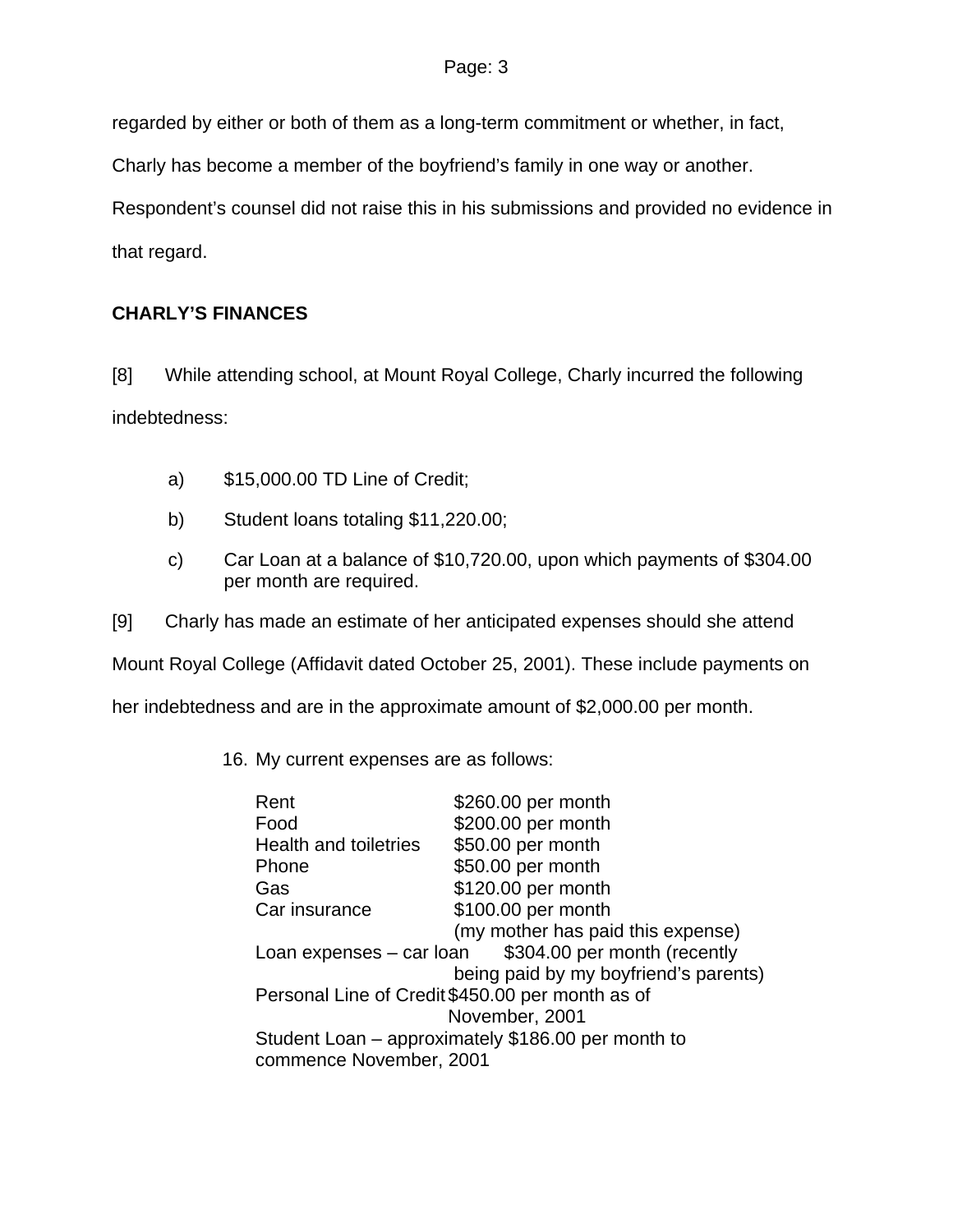Part-time Canada Student Loan Bank of Nova Scotia \$186.00 per month (presently being paid by my mother)

[10] There is contradictory evidence with regard to the relationship between Charly and her father, the respondent. This relationship is probably made more difficult by reason of this application.

[11] The question is, therefore, whether Charly is a "child of the marriage" and, if she is, whether under the circumstances, where she is not attending an educational institution, is living with her boyfriend's parents, and has secured employment at close to minimum wage, she is entitled to support under the *Divorce Act* and the Child Support Guidelines.

[12] Charly is seeking a lump-sum award so that she may relieve the strain from the indebtedness she incurred in attending school to secure her pilot's license and aviation diploma. She argues that the student loans are not to be deducted from any award to be made providing for her support or maintenance because student loans are merely a deferral of the expense and must ultimately be repaid and therefore should not be considered as income.

[13] Bonnie, after completing high school in 1997, and summer employment, went traveling for 10 months, from October 1997 to 1998. She secured some money from her father for her travels and the expenses incurred, but upon her return she was required by him to cash in Canada Savings Bonds and return the money to him immediately.

[14] Bonnie, from September 1998 to December 1999, was employed and living with her mother in Whitehorse. In September 1999 she enrolled at Yukon College for a full-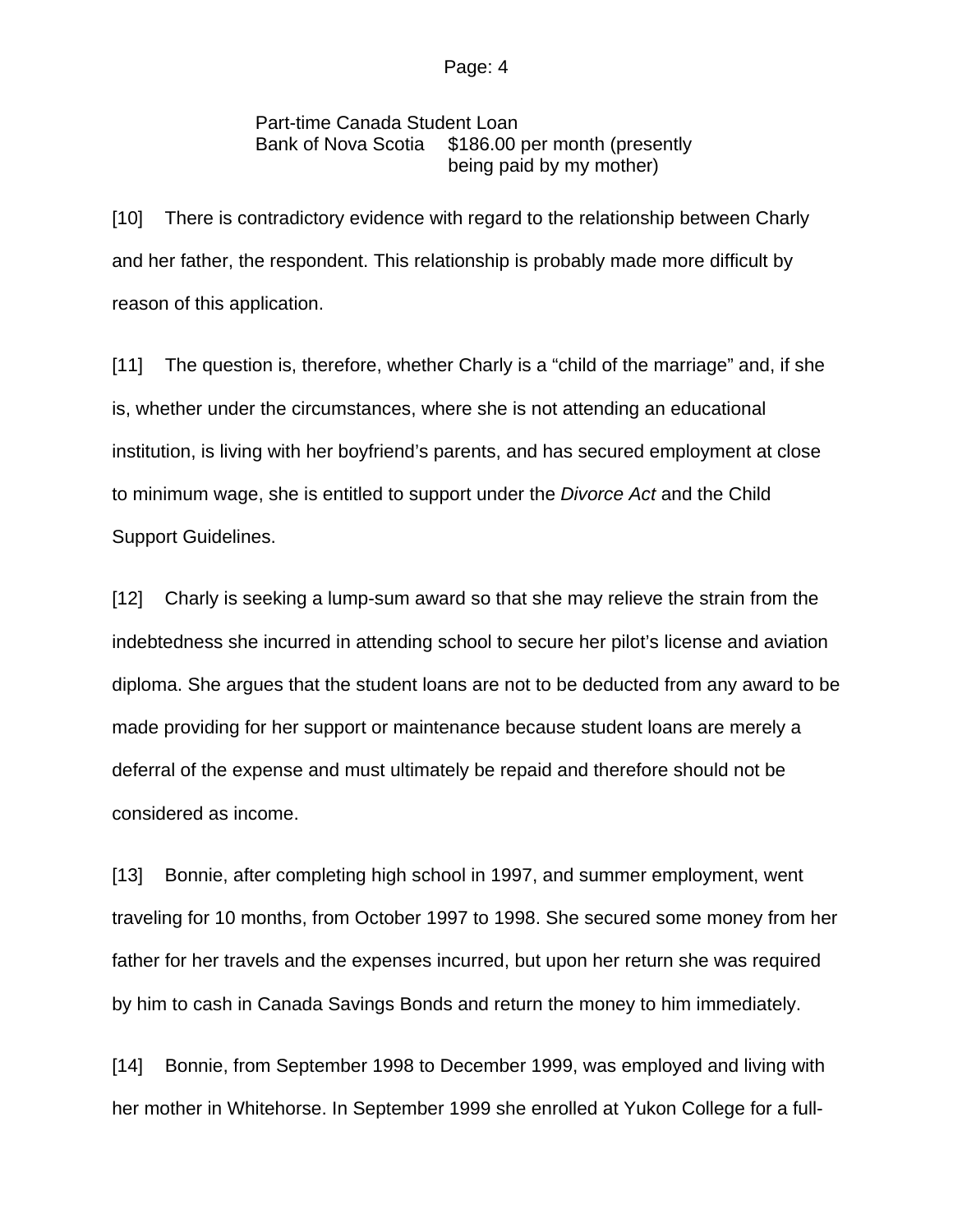time program of general studies to upgrade herself, so as to enable her to pursue a career in nursing. She was attending Yukon College from September 1999 to May 2000 and the respondent paid child support directly to her during this time. No payments were made for the period May 2000 until September 2000 as Bonnie was not at school and had secured summer employment. In September 2000, Bonnie attended Red Deer College in a general studies full-time program, attaining an A-B average. At the end of April 2001, her schooling at Red Deer College came to an end. The respondent immediately suspended child support payments.

[15] Bonnie is enrolled in a four-year university transfer program at Grant MacEwan College. She expects to complete two years at Grant MacEwan College and then transfer to the University of Alberta to complete the last two years. Bonnie estimates her expenses, including tuition, books, rent and living expenses at Grant MacEwan College to be \$15,678.00. She anticipates being able to provide from her savings \$1,500.00 as against these expenses. Bonnie can also expect to receive or take out a student loan in the amount of \$5,000.00, as well as be in receipt of Yukon grants and the proceeds from cashing in bonds. Her anticipated revenues therefore are:

| Cashing in of bonds | \$1,800.00           |
|---------------------|----------------------|
| Savings             | 1,500.00             |
| Yukon Grant         | 4,900.00             |
| Student Loan        | $5,000.00$ (approx.) |
|                     | \$13,300.00          |

This leaves an approximate balance of \$2,400.00.

### **CHILD OF THE MARRIAGE – THE LAW**

[16] Section 2 of the *Divorce Act, 1985* provides that: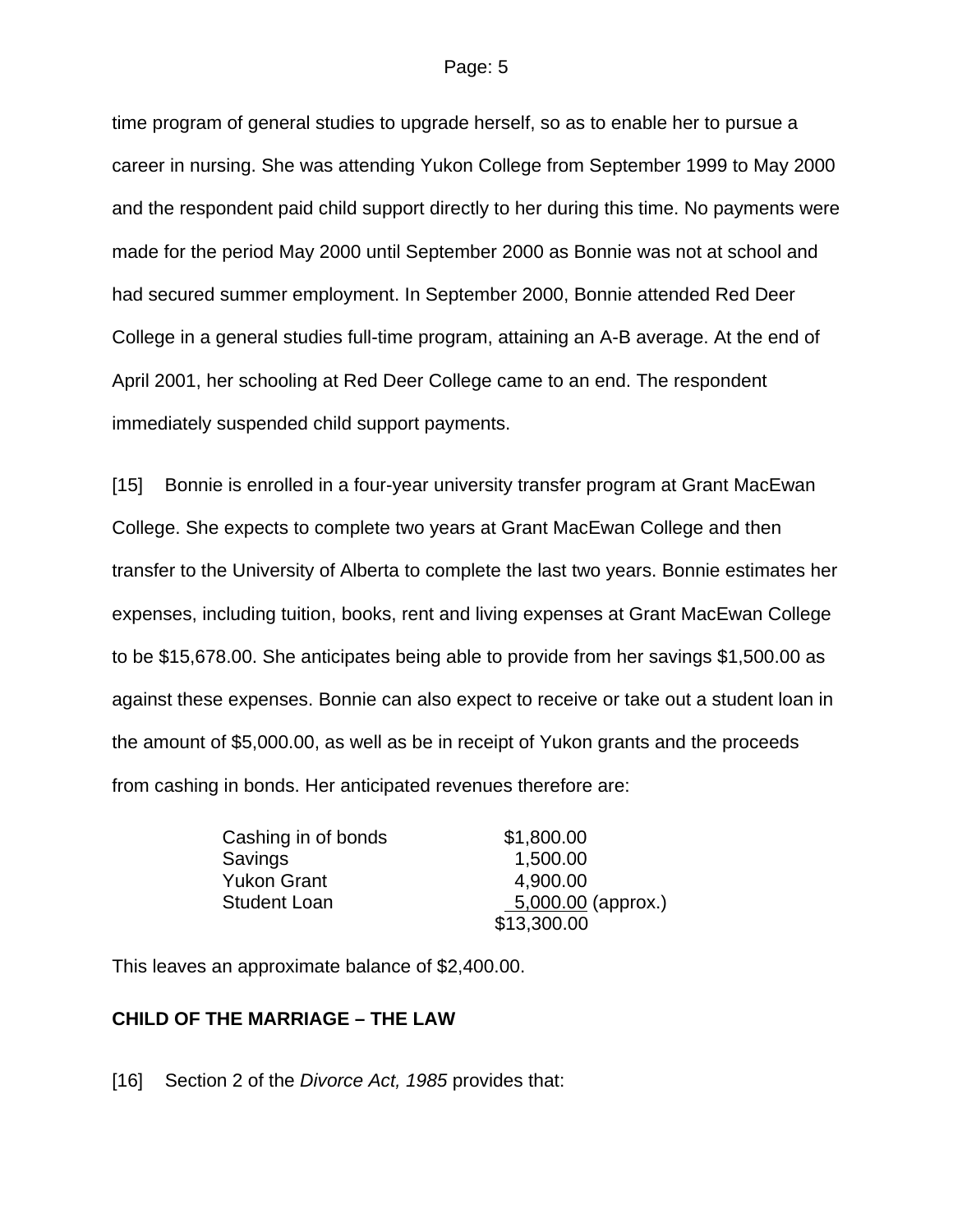"child of the marriage" means a child of two spouses or former spouses who, at the material time,

(a) is under the age of majority and who has not withdrawn from their charge, or

(b) is the age of majority or over and under their charge but unable, by reason of illness, disability or other cause, to withdraw from their charge or to obtain the necessaries of life.

[17] The relevant portion is s. 2(1) of the *Divorce Act*:

"age of majority", in respect of a child, means the age of majority as determined by the laws of the provide where the child ordinarily resides …

The age of majority in the Yukon is 19, and there is no issue that both of the subjects in

this application are over the age of majority. With respect to each child, the questions to

be answered are:

- 1. Is she under their charge? If not, she is not considered a "child of the marriage".
- 2. If so, is she unable by reason of illness, disability or other cause, unable to withdraw from their charge or to obtain the necessaries of life?

[18] The burden of proving that a person is a "child of the marriage" is on the

applicant for such an order. Madam Justice Johnstone in *Wahl v. Wahl*, 2000 ABQB 10,

stated as follows at para. 29:

The onus to prove that a child is a "child of the marriage" rests on the one seeking maintenance for a child who is over the age of 16 years (now the age of majority).

[19] Master Joyce in *Farden v. Farden*, [1993] B.C.J. No. 1315 stated the following: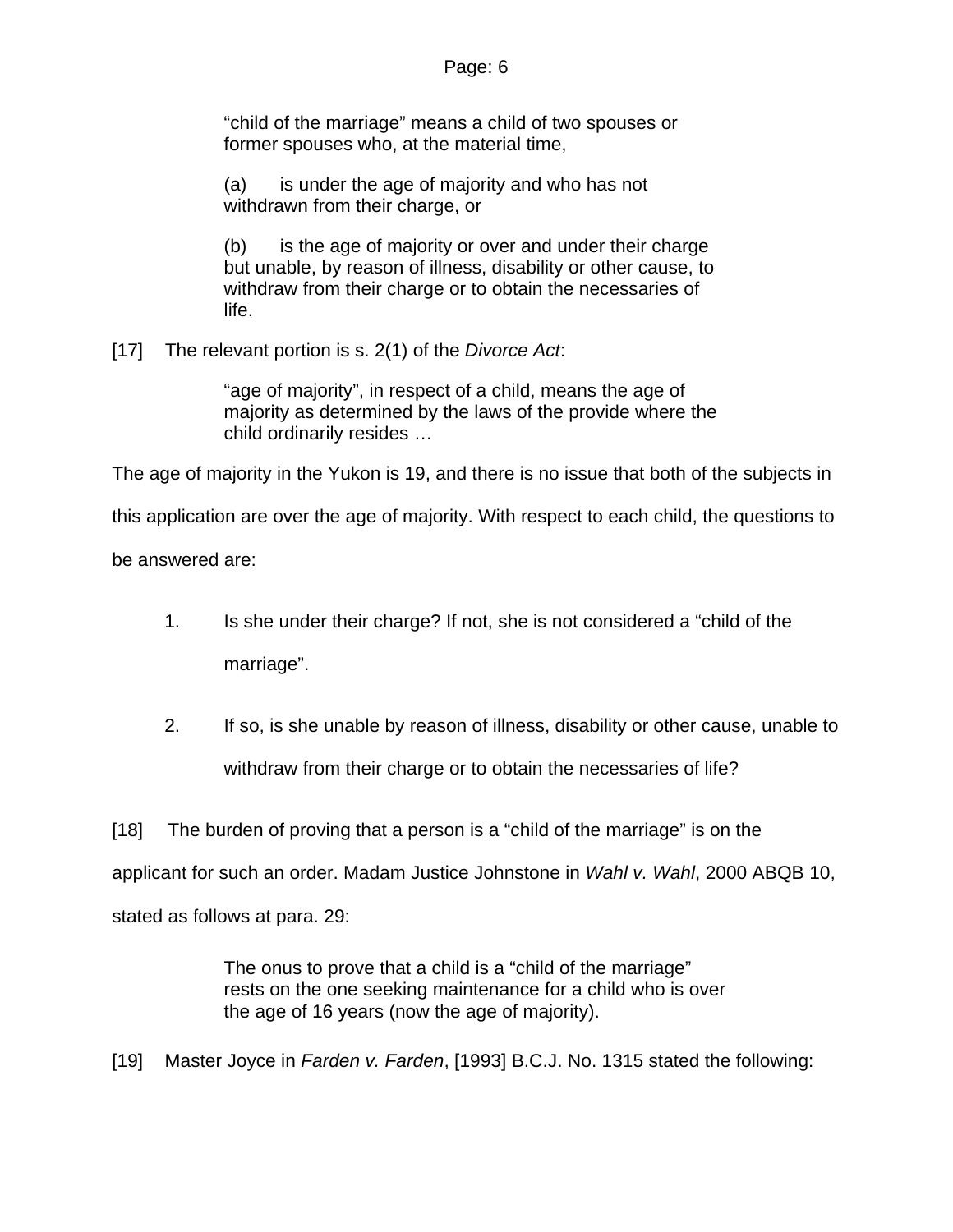Under the *Divorce Act, 1985* there is no absolute duty nor is there any prima facie legal obligation upon a parent to support a child who is over the age of 16. Once a child reaches age 16 the onus is on the spouse seeking an order for support under s. 15 (*sic*) to satisfy the court that the child is unable to withdraw from the parent's charge or to obtain the necessaries of life [see *Law* v. *Law* (1986), 2 R.F.L. (3d) 458 at 462 (Ont. S.C.)].

# **CHILD OF THE MARRIAGE**

[20] With respect to Bonnie, the decision is clear. She is in residence for the purposes

of her training. The respondent, in fact, does not seriously contest the issue and it

remains only to decide the appropriate quantum of support under the Federal Child

Support Guidelines.

[21] The status of Charly is not such an easy decision.

[22] In the case of *Farden v. Farden, supra* the following statements have been made

and have been widely followed:

Whether or not attendance in a post-secondary institution will be sufficient cause for a finding that the child is still a "child of the marriage" requires examination of all of the circumstances. It is not a conclusion that follows automatically from proof of attendance at the institution [*McNulty v. McNulty* (1976), 25 R.F.L. 29 (B.C.S.C.)]. In my view the relevant circumstances include:

- (1) whether the child is in fact enrolled in a course of studies and whether it is a full-time or part-time course of studies;
- (2) whether or not the child has applied for or is eligible for student loans or other financial assistance;
- (3) the career plans of the child, i.e. whether the child has some reasonable and appropriate plan or is simply going to college because there is nothing better to do;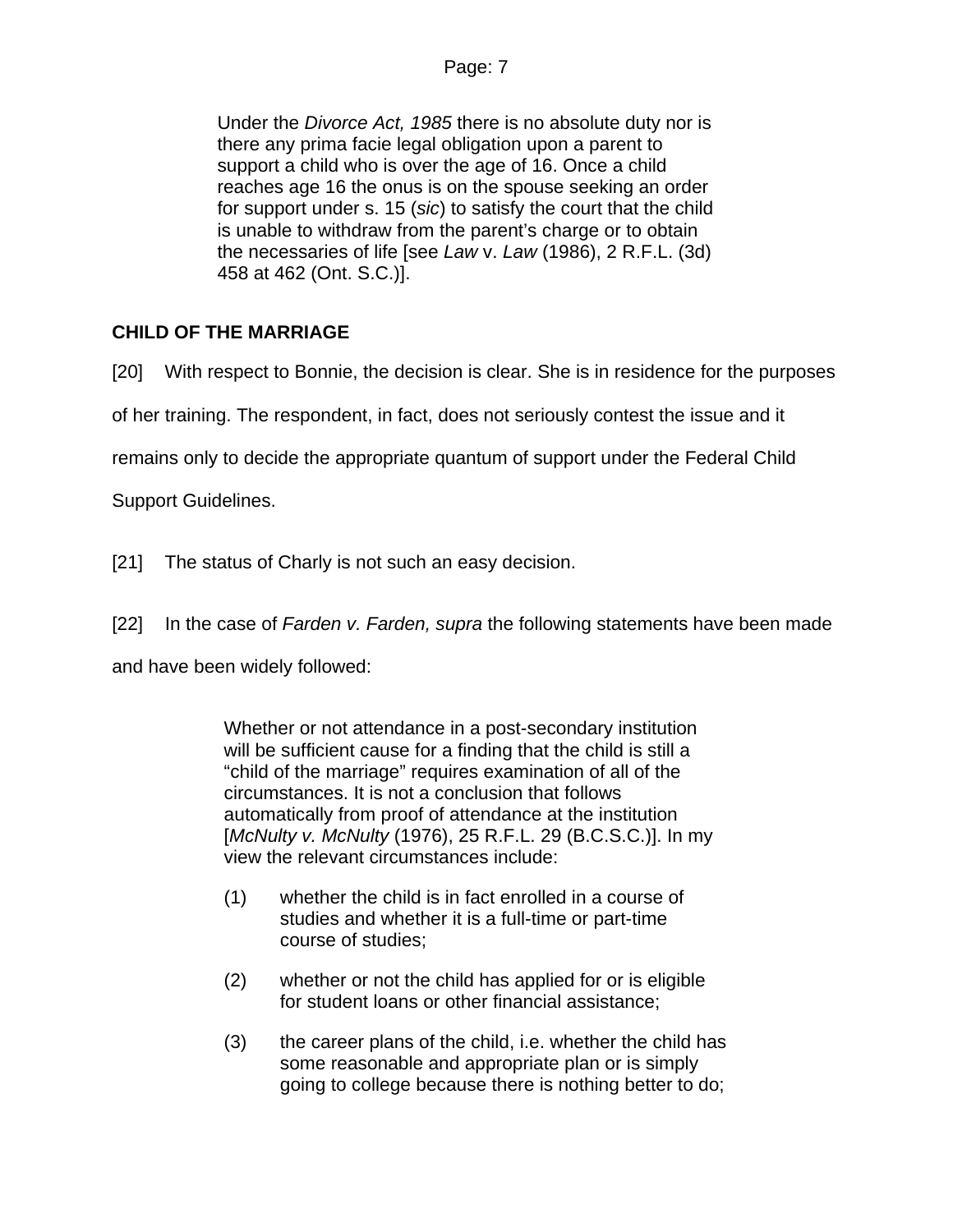- (4) the ability of the child to contribute to his own support through part-time employment;
- (5) the age of the child;
- (6) the child's past academic performance, whether the child is demonstrating success in the chosen course of studies;
- (7) what plans the parents made for the education of their children, particularly where those plans were made during cohabitation;
- (8) at least in the case of a mature child who has reached the age of majority, whether or not the child has unilaterally terminated a relationship from the parent from whom support is sought.

[23] Charly is not presently attending an educational institution, but she has

substantial debts, which she says arose from her attendance at college. With respect to

these debts, petitioner's counsel seeks a lump-sum payment by an assumption of a

portion of the debts, arguing that this falls clearly within the category of "other cause".

[24] The question of whether there would be double recovery in view of the apparent

fact that the respondent paid Charly support for the year she was at school and was

over 19 must also be considered, but was not addressed by counsel.

- [25] The significant circumstances in Charly's case are:
	- (a) she is not presently at any educational institution;
	- (b) the question as to whether the debts in question and the need to repay them arise from her seeking an education and thereby constitutes an appropriate "other cause".
- [26] To repeat, the debts are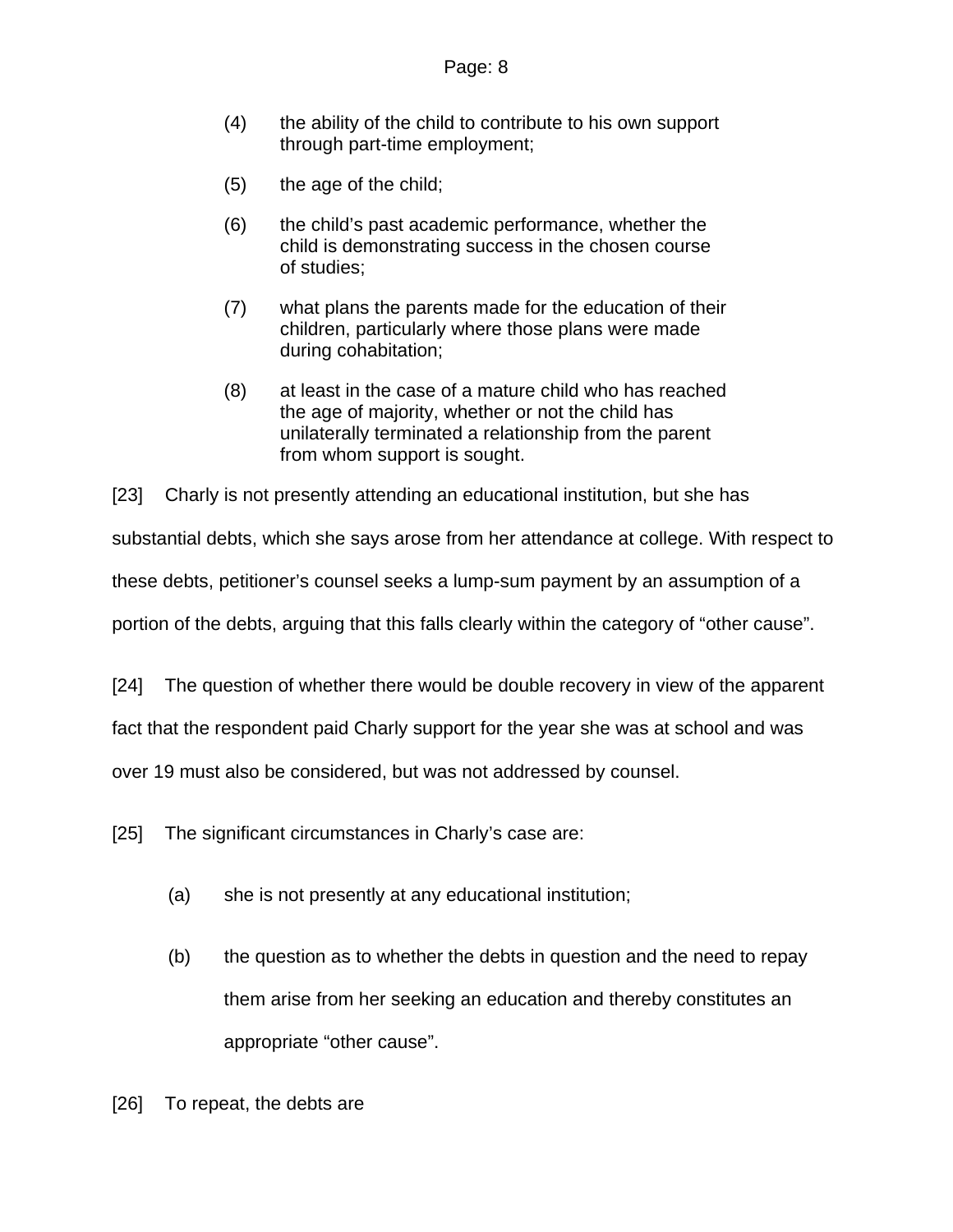- 1. A \$15,000.00 line of credit with payments of \$150.00 to \$200.00 per month. This amount will increase to \$450.00 as of the present time.
- 2. Two years of student loans at \$5,610.00 each, totaling \$11,220.00.
- 3. A car loan in the amount of \$10,760.00, with payments of \$304.00 per month.
- 4. Bank of Nova Scotia Loan from her high school days in the balance of \$2,000.00, to offset the costs of obtaining a private pilot's license.

[27] In the two years at Mount Royal College, Charly obtained part-time employment, but the income there from is not in evidence. As well, the income earned during summer and high school is not disclosed.

[28] The actual cost for two years at Mount Royal College, where Charly intends to seek a business degree, are not specified. Her current living expenses amount to approximately \$780.00, exclusive of any debt repayment.

[29] Her employment as a waitress in a dessert restaurant indicates questionable judgment for a high school graduate with post-secondary success. The possibility of her achieving greater income is hard to dismiss.

[30] Charly graduated in June 2001 with a commercial pilot's license. She made a limited search for employment, and by September 2001, was living with a boyfriend in his parent's home near Winnipeg. The boyfriend's parents are paying her car payments. This situation gives rise to the question (all other things being set aside) of whether she has withdrawn from her parent's charge or if she has established by evidence, on a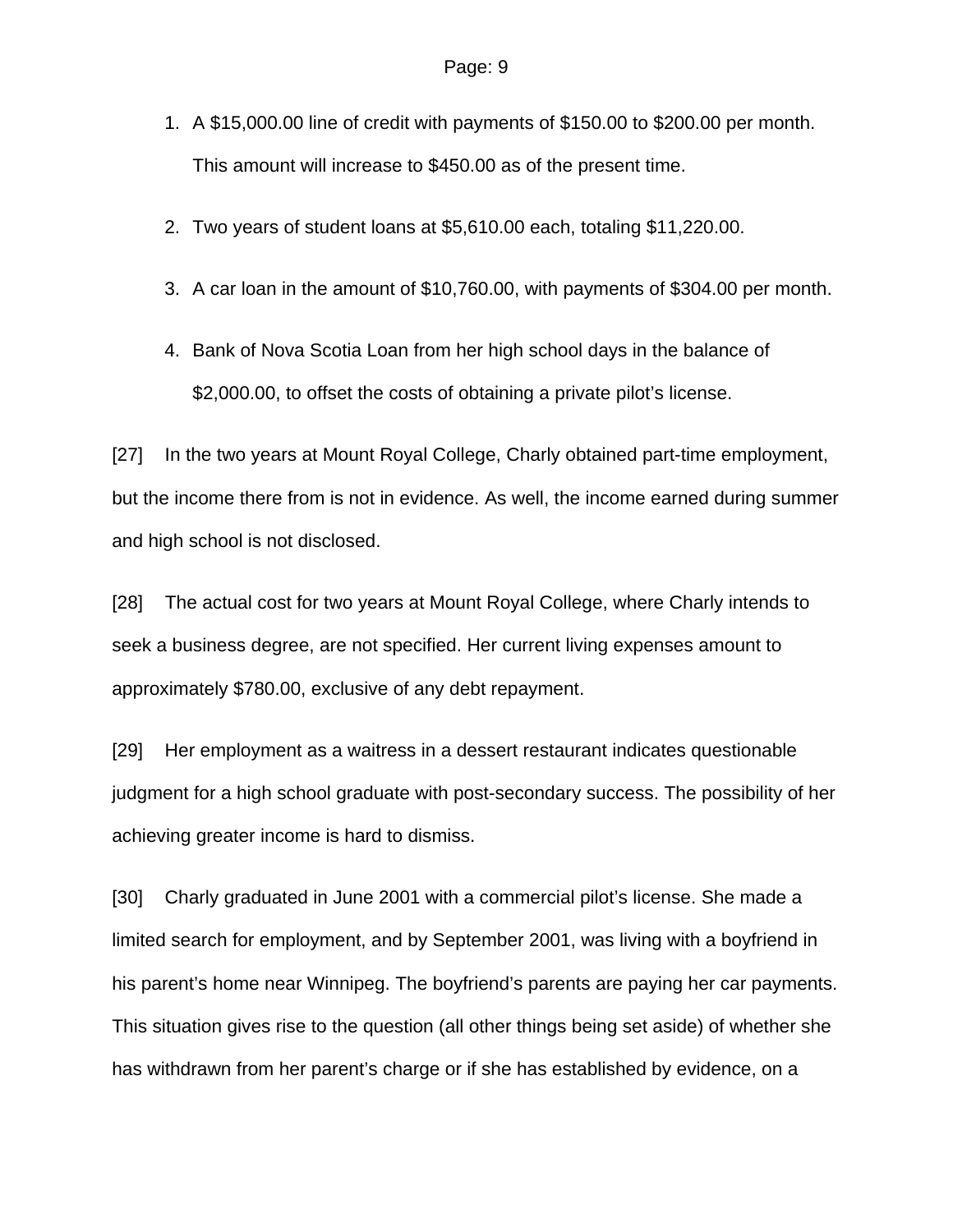balance of probability, that she is still under her parent's charge. Charly's choice to accept menial employment at less than subsistence wages gives further rise to this question.

[31] Certain other things are to be considered. Why a two-year old car at a cost of \$13,000.00? For transportation to and from class, a mechanic certified older car in the range of \$2,000 - \$2,500 could have provided reliable transport at much less cost, particularly the interest to be paid.

[32] The \$36,000.00 in debt over the two years, having regard to the costs of books and tuition as sworn to, leaves little room for room and board costs. It is presumed that the petitioner provided the necessary funds. One thing presents itself, clearly. The petitioner and Charly proceeded on the path to a qualification to engage in an occupation (flying), which course of training is extremely expensive.

[33] The presumption has been that it was necessary that it be done in successive months and years. This, to me, fails to recognize if the training is as expensive as this is, then the concept of intermittency, leaving time available to earn a large part of the cost makes sense. In this case, achieving commercial pilot standing at the age of 20 cannot be expected to receive a welcoming reception by potential employers who no doubt would seek pilots of more advanced years and more experience. These are all matters of judgment. But, if judgment would choose a less expensive more sensible approach, the paying parent should have been given the opportunity to participate in that decision.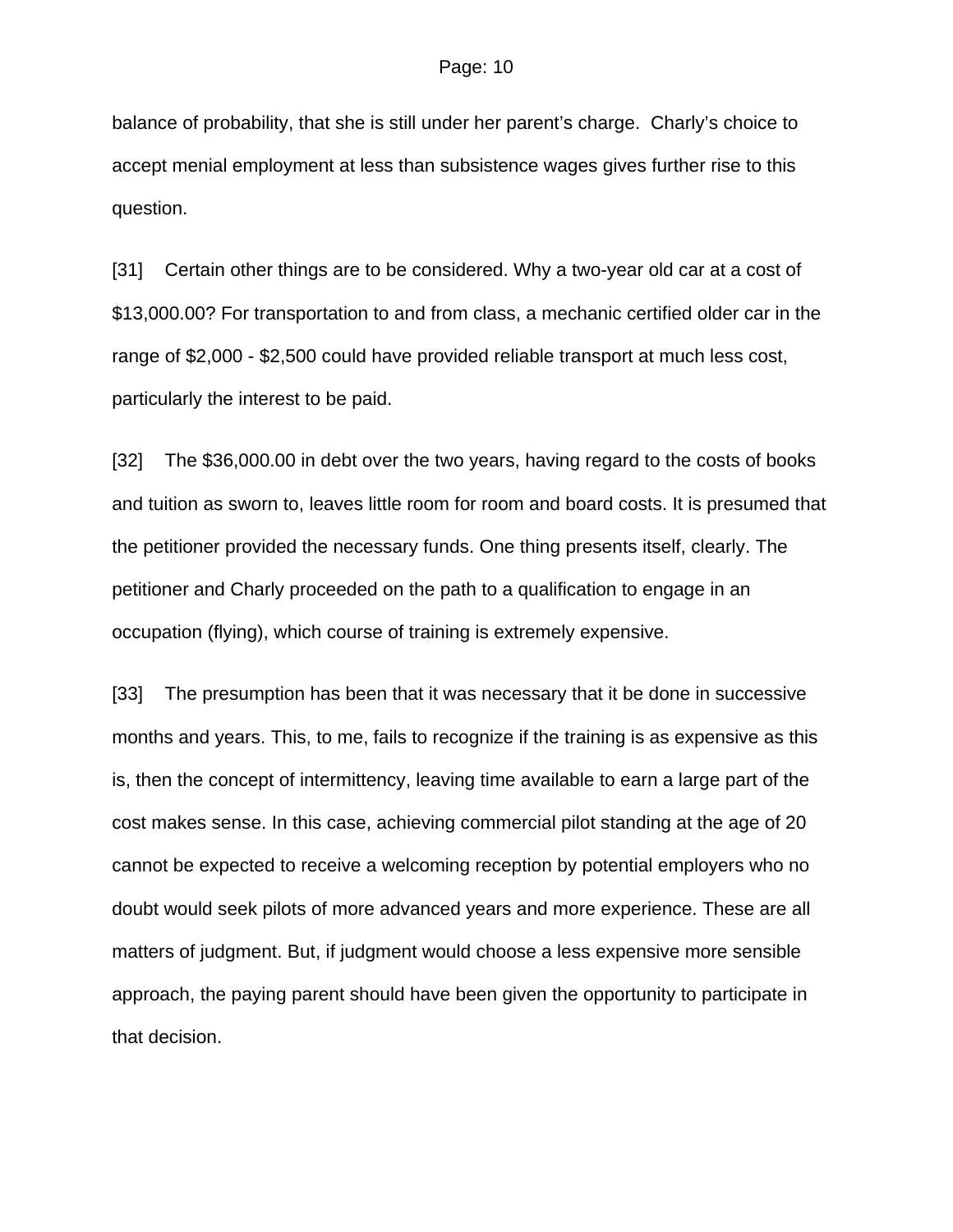[34] On the other hand, the respondent's apparently miserly approach to the provision of funds to his daughters, may have made the need to go into debt more immediate.

[35] After considering all of the above, I have reached the conclusion that because Charly is not now in attendance at an institution of learning, she is not a "child of the marriage". She is also living apart with a boyfriend in his parents' home, which parents are paying her car payments, and she is employed working at virtual minimum wage, rather than the much higher wage she could earn in Yukon as a working student. I find that Charly has, in fact, removed herself from her parent's charge and has not proven on a balance of probabilities that she is now a "child of the marriage".

[36] I have also considered that if I were not to have found, as I have, in the above paragraph, that I would nevertheless have found that she has not shown herself to be unable to withdraw from her parent's charge. For that reason as well, Charly is no longer, on the evidence, to be considered a "child of the marriage". Charly is living independently. She has no contact with her father and she has not shown on a balance of probabilities that she is unable to withdraw from her parent's charge or to obtain the necessaries of life or that the heavy indebtedness that exists here, for the reasons it exists, constitutes "other cause" as the words are found in s. 2 under the definition of "child of the marriage".

### **BONNIE**

[37] With respect to Bonnie, the law as found at s. 3.(2) in the Federal Child Support Guidelines reads as follows: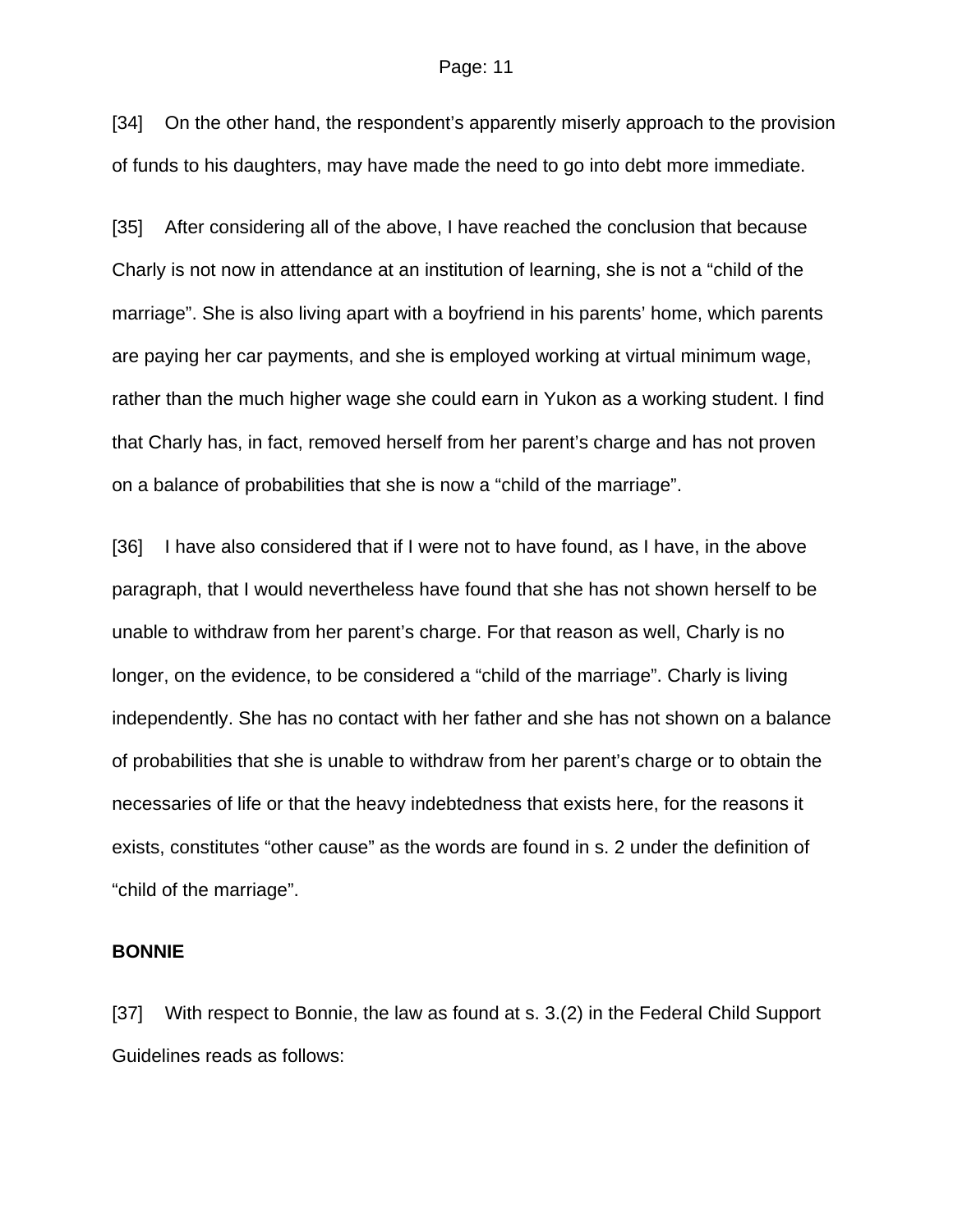3.(2) Unless otherwise provided under these Guidelines, where a child to whom a child support order relates is the age of majority or over, the amount of the child support order is

(a) the amount determined by applying these Guidelines as if the child were under the age of majority; or

(b) if the court considers that approach to be inappropriate, the amount that it considers appropriate, having regard to the condition, means, needs and other circumstances of the child and the financial ability of each spouse to contribute to the support of the child.

[38] At the hearing it appeared to be the opinion of both counsel that the Guideline amount would be inappropriate, although counsel for the petitioner retains it as an alternative to his principle submission.

[39] Bonnie will have expenses, on the evidence, of \$15,678.00 for the coming school year. From her summer employment she estimates that she will contribute \$1,500.00 from savings to total revenues of approximately \$13,300.00. Student loans will be available, as well as some proceeds from the cashing of savings bonds, leaving a shortfall of approximately \$2,400.00 on the figures used here or \$7,385.00 using the petitioner's figures.

## **PETITIONER'S FINANCES**

[40] The petitioner has, while in the Yukon, been employed at a rate of pay of approximately \$50,000.00 per annum. She has recently chosen to move to Victoria, British Columbia, where she has only been able to secure part-time work. Respondent's counsel criticizes this and suggests that this decision on her part derogates from her argument that she is not in a position to help. But, this is not spousal support that we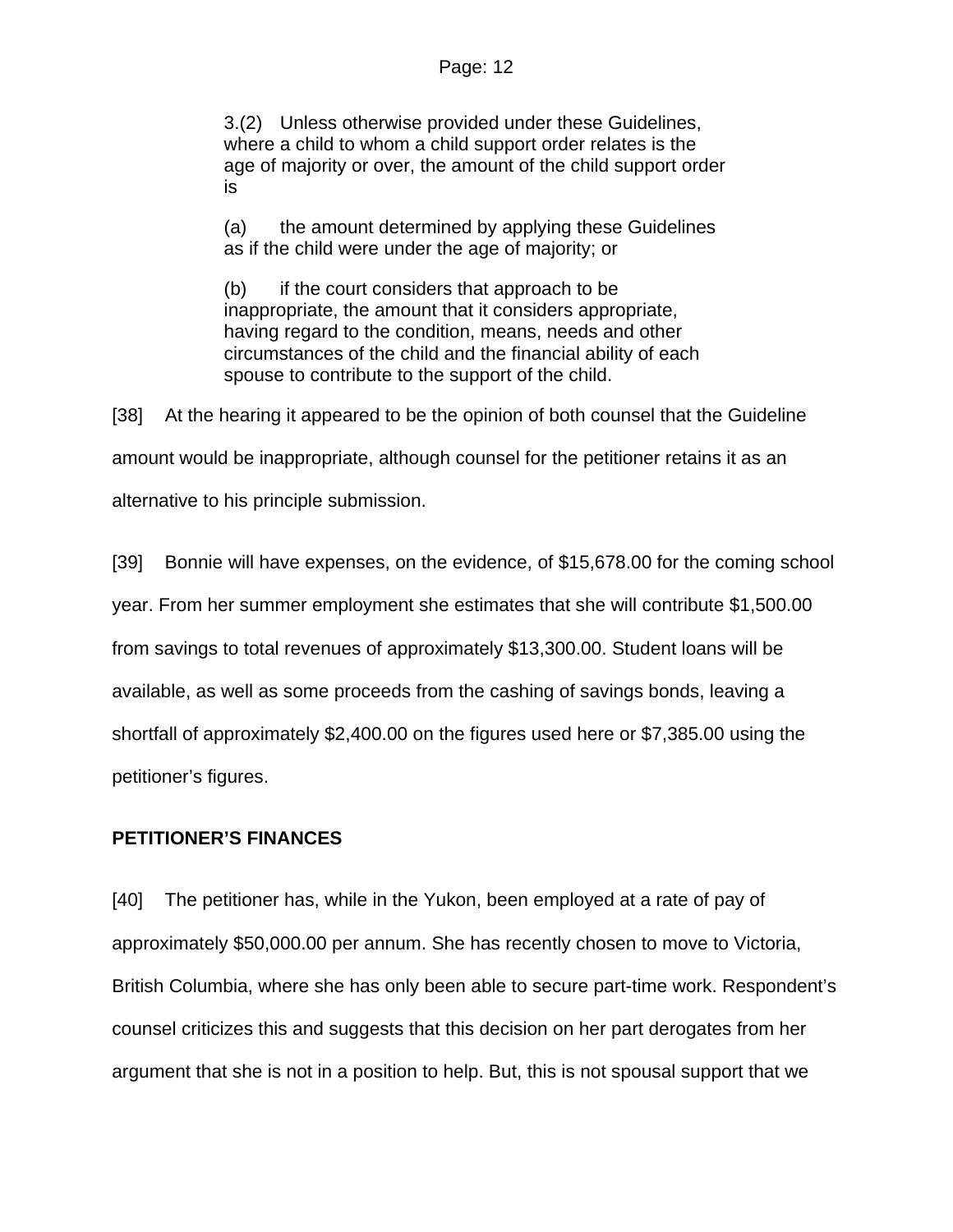are talking about. I question that the duty of a spouse to maintain a source of income is particularly significant to her ability to contribute to the support of a mature child over the age of majority. The petitioner does forecast a higher income for herself.

[41] The respondent is in the employ of the Territorial Government and his income, pursuant to his sworn statement dated October 12, 2001, is \$72,960.00. His expenses, after eliminating \$1,600.00 for child support, which is shown in his statement, would then show a net monthly surplus of over \$1,400.00. Some of his estimated expenses, such as \$200.00 per month for entertainment, and \$100.00 per month for alcohol and tobacco, show some flexibility. The respondent has a new spouse who is employed.

[42] The petitioner's position is that with respect to Bonnie's attendance at school, there was a shortfall of \$7,385.00. Employing a ratio between the parents of 75/25, the appropriate amount under Guideline 3.(2)(b) would be a payment by the respondent father of \$553.87, with credit being given for \$1,600.00 already paid.

[43] I find the petitioner's submissions, considering all the matters outlined in Guidelines 3.(2)(b) is most reasonable, and order that effective September 1, 2001, child support be paid by the respondent in the amount of \$560.00, with credit being given for the \$1,600.00 already paid. I have rounded the figure upwards.

[44] The issue of whether or not student loans should be deducted from student expenses before assessing the quantum of support is before the court. The petitioner's arguments were that student loans were a mere deferral of these costs and should be treated as such in that the student will bear the burden of them later in life. The petitioner's position is so that if expenses are \$20,000.00 and \$6,000.00 is received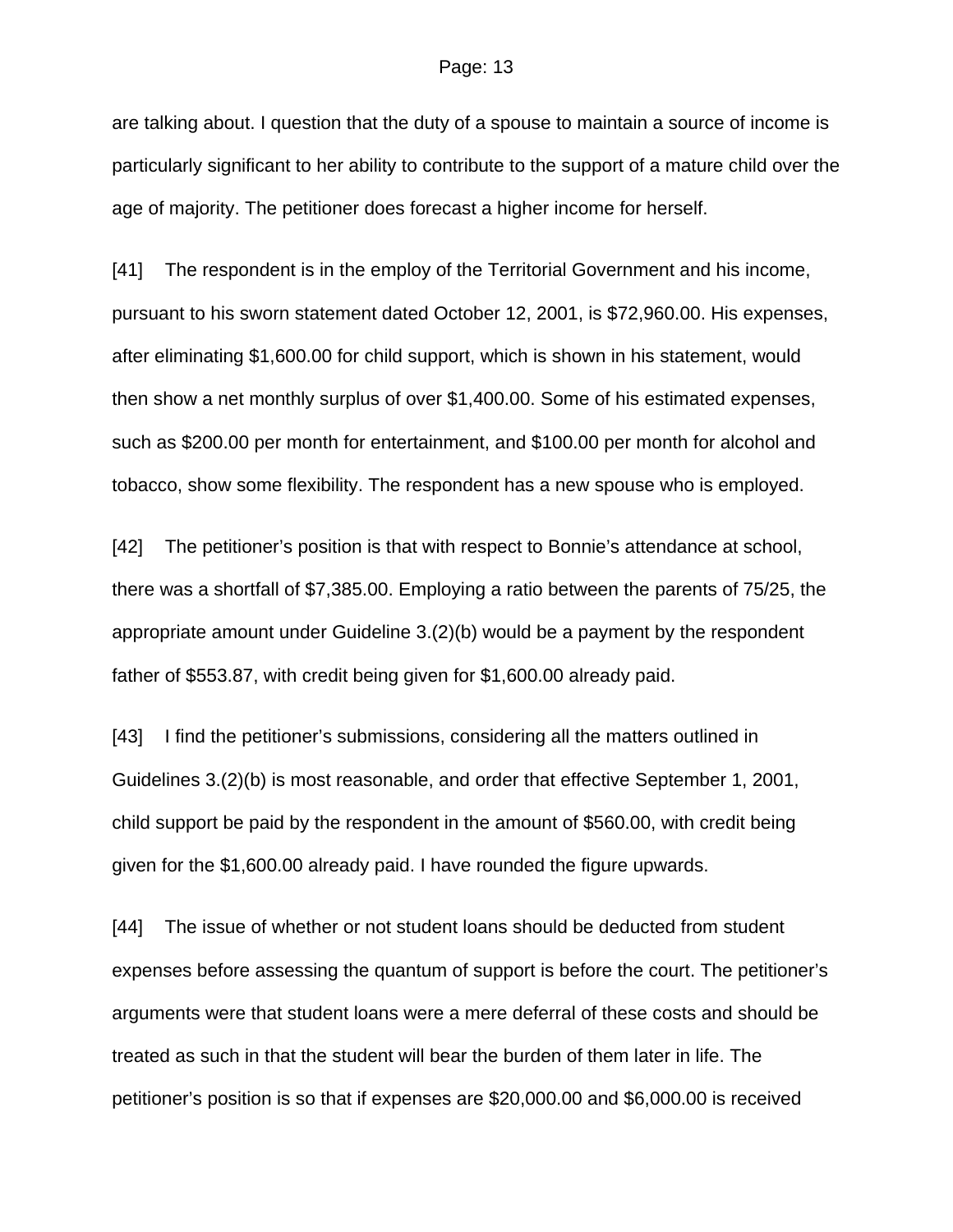through student loans, the need is still \$20,000.00 for the purposes of calculating quantum of support. The matter of student loans and how they are to be dealt with has been discussed in several cases. I am persuaded that they should be deducted before arriving at an expense figure.

[45] On this point, I have read and considered: *Farden v. Farden, supra*; *Weseman v. Weseman,* (19 May 1999), New Westminster, D18139 (B.C.S.C.); *Anderson v. Anderson*, (26 February 1997), New Westminster, D020221 (B.C.S.C.); *Whitley v. Whitley*, (09 October 1997), Rossland, 4741 (B.C.S.C.); *Klotz v. Klotz,* (27 January 1999), Vancouver, D49089 (B.C.S.C.); *Sherlock v. Sherlock*, (10 August 1999), Vancouver, D092345 (B.C.S.C.); *Wahl v. Wahl*, 2000 ABQB 10; *Kusnir v. Kusnir*, [2001] O.J. No. 3491 (Ont. Court of Justice); *Risen v. Risen*, [1998] O.J. No. 3184 (Ont. Court of Justice); and *Louise v. Scheuer*, [1995] B.C.JK. No. 2510 (B.C.S.C.).

[46] Accordingly, the application to pay child support to the child Charly Marie Molloy is dismissed, as I declare that the petitioner has failed to satisfy the burden of proof herein. The application to have the respondent pay child support to Bonnie Lynne Molloy is allowed at the sum of \$560.00 per month, commencing as of September 1, 2001, with credit being given for \$1,600.00 already paid.

[47] Had I found that Charly had proven herself a "child of the marriage", I would have ordered a lump sum of \$10,000.00 to be applied against the debts, subject to determination of the question of double recovery and whether it is a disentitling factor.